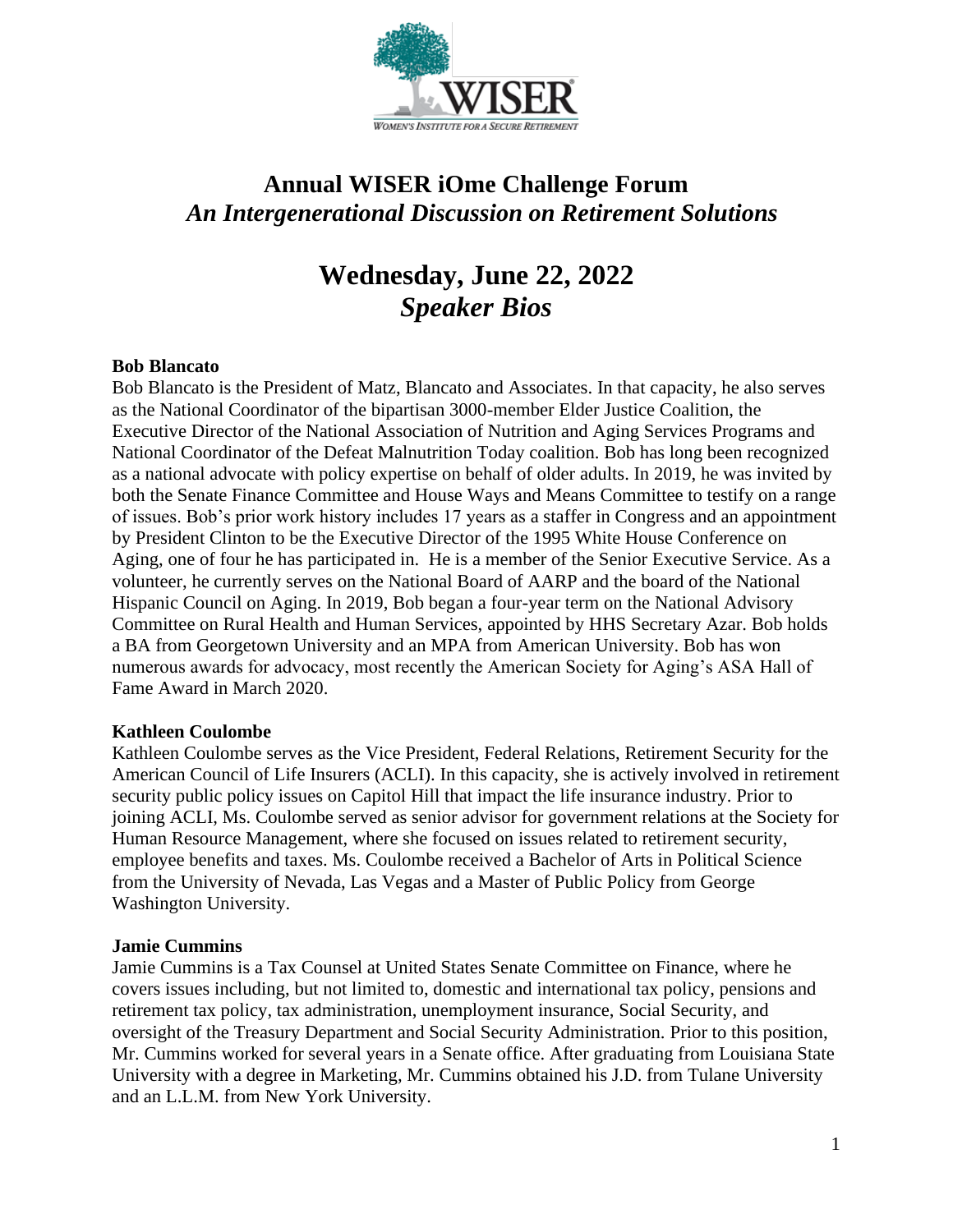# **Michael Davis**

Michael Davis is the head of defined contribution plan specialists for the Americas division of T. Rowe Price, the organization responsible for the firm's institutional business in North America. Mr. Davis' investment and regulatory career began in 1992, and he has been with T. Rowe Price since 2016. In his current role, he leads the team responsible for expanding the firm's reach and strategic engagement capabilities in the U.S. DCIO segment. Michael earned a B.B.A. in Finance from the University of Texas at Austin and an M.P.P. in Public Policy from Harvard University, Kennedy School of Government.

# **Alane Dent**

Alane Dent is the Founder and CEO of Dent Strategies, a boutique government relations firm specializing in federal and state advocacy that develops and implements comprehensive legislative, coalition, and communications strategies. Prior to founding Dent Strategies, Mrs. Dent served as the Senior Vice-President for Federal Relations at the American Council of Life Insurers (ACLI), where she developed and implemented strategy for ACLI's federal lobbying efforts with Congress and the Administration to achieve legislative and regulatory goals in the areas of tax, retirement security, financial services, and international issues. Prior to joining ACLI, she served as a Federal Affairs Director for the National Association of Mutual Insurance Companies (NAMIC). Mrs. Dent has also served as Legislative Counsel to former U.S. Representative Earl Pomeroy (D-ND) and Legislative Analyst for the U.S. Social Security Administration, where she was hired and served as a Presidential Management Fellow. She earned a B.A. in Political Science from Howard University and a J.D. from The Catholic University of America, Columbus School of Law.

#### **Renée Wilder Guerin**

Renée Wilder Guerin is Retirement Clearinghouse's Executive Vice President of Public Policy, focused on advancing retirement savings public policy matters that preserve retirement savings and increase retirement security for all Americans. Prior to joining RCH, Ms. Wilder Guerin was Director, Office of Enterprise Planning (OEP) for the Federal Retirement Thrift Investment Board, responsible for driving the vision, strategy and execution for the Thrift Savings Plan (TSP), the nation's largest defined contribution plan. Prior to joining the TSP, Ms. Wilder Guerin was the Executive Director & CEO of the National Tax-Deferred Savings Association, an organization focused on §403(b) and §457(b) retirement markets. Ms. Wilder Guerin received both her bachelor's degree and MBA from Duke University.

# **Amy Hinojosa**

Amy Hinojosa is the President and CEO of MANA, A National Latina Organization, the oldest and largest Latina membership organization in the United States. She is responsible for the operations and oversees the educational programming of the national organization, as well as national advocacy efforts. MANA focuses on leadership, advocacy and community service through educational programming for adults in the areas of financial literacy, professional development and mentor training. The signature MANA HERMANITAS® program is the only national mentoring program specifically designed for Latina youth in the country. Amy has served in different capacities throughout the MANA organization, starting in 2007, including Director of National Programs, Vice President of Leadership Initiatives, and Executive Director. Prior to returning to MANA in 2013, she served as Executive Director of the National Association of Hispanic Publications, Inc. (NAHP), NAHP Media LLC, and the National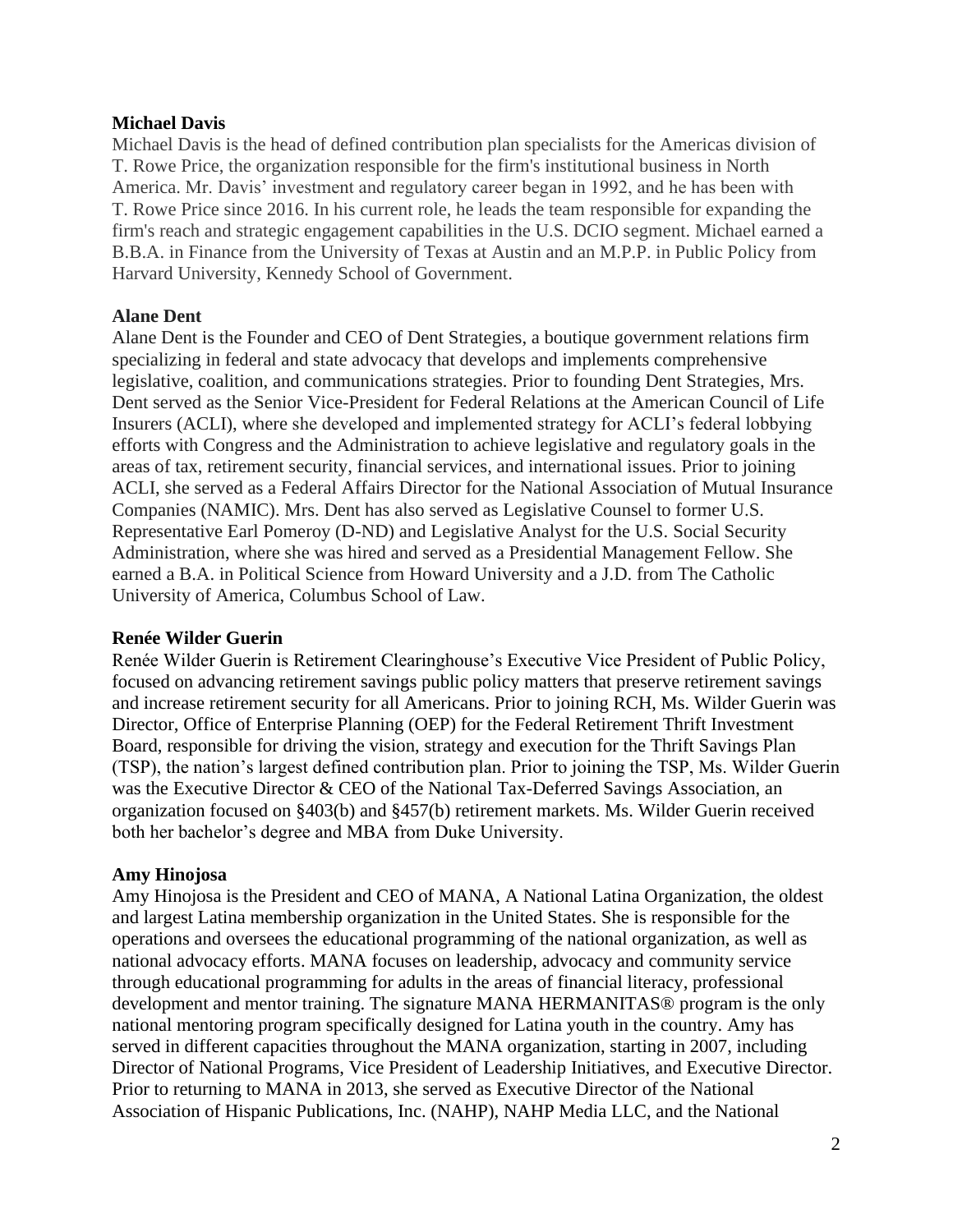Hispanic Press Foundation (NHPF), based in Washington, DC. Amy has extensive experience working on local and national grassroots campaigns targeted at mobilizing voices and actions in Hispanic communities nationwide on topics ranging from financial literacy and retirement, mentoring, data privacy, civic engagement, and census participation to advocacy efforts on student loans, immigration reform and health care reform. Amy has been a Huffington Post and Medium Contributor and writes about issues impacting Latinas. Originally from Baytown, Texas, Amy is an alumna of the University of St. Thomas in Houston, Texas, and currently lives in Arlington, Virginia.

# **Cindy Hounsell**

Cindy Hounsell is the President of the Washington D.C.- based Women's Institute for a Secure Retirement (WISER), a nonprofit organization founded in 1996 to improve opportunities for women to secure retirement income and to educate the public about the inequities that disadvantage women in retirement. An attorney and retirement expert, Ms. Hounsell has been widely quoted in various media and publications including *The New York Times*, *The Wall Street Journal*, *Forbes/PBS Next Avenue*, *Barrons*, *U.S. News and World Report*, *CNN*, *CNBC* and NPR's *1A*, *All Things Considered, Morning Edition* and *Marketplace.* Ms. Hounsell also serves as Director of the National Resource Center on Women and Retirement which WISER operates in partnership with the U.S. Administration on Aging. Through the Center, Ms. Hounsell provides technical assistance to national organizations and trains leaders and grassroots advocates across the country. Ms. Hounsell has testified before Congress and has served as a delegate for a number of White House summits and conferences. She has authored many chapters, columns, articles, op-eds, papers and booklets focused on women's retirement issues. In 2018, Ms. Hounsell was awarded a lifetime achievement award by the Plan Sponsor Council of America. Ms. Hounsell was also named a 2015 Influencer in Aging by PBS- Next Avenue. Ms. Hounsell was named by *Women's eNews* as one of 21 Leaders for the 21st Century, and *Money* magazine named her one of its 40 Money Heroes for helping women secure their financial futures.

#### **iOme Challenge Winning Team: St. Mary's College of Maryland**

#### **Mary Claire Basso-Luca**

Mary Claire Basso-Luca of Olney, MD is a Senior with a major in Psychology and a minor in French. She is the Vice President of the Catholic Seahawks Club and a member of the Psi Chi honor society. In her free time, she likes to knit and to read!

#### **Jazlyn Benitez**

Jazlyn Benitez of Silver Spring, Maryland is a Senior pursuing a double major in Economics and Environmental Studies. She is an Alpha Chi Omega Student-Athlete and Captain of the SMCM Women's swim team. She is passionate about pursuing a career advancing environmentally resilient practices in the business sector.

#### **Peter Fortescue**

Peter Fortescue is a Senior and Economics Major. He is a member of Omicron Delta Epsilon International Economics Honor Society. He is a United States Coast Guard Veteran.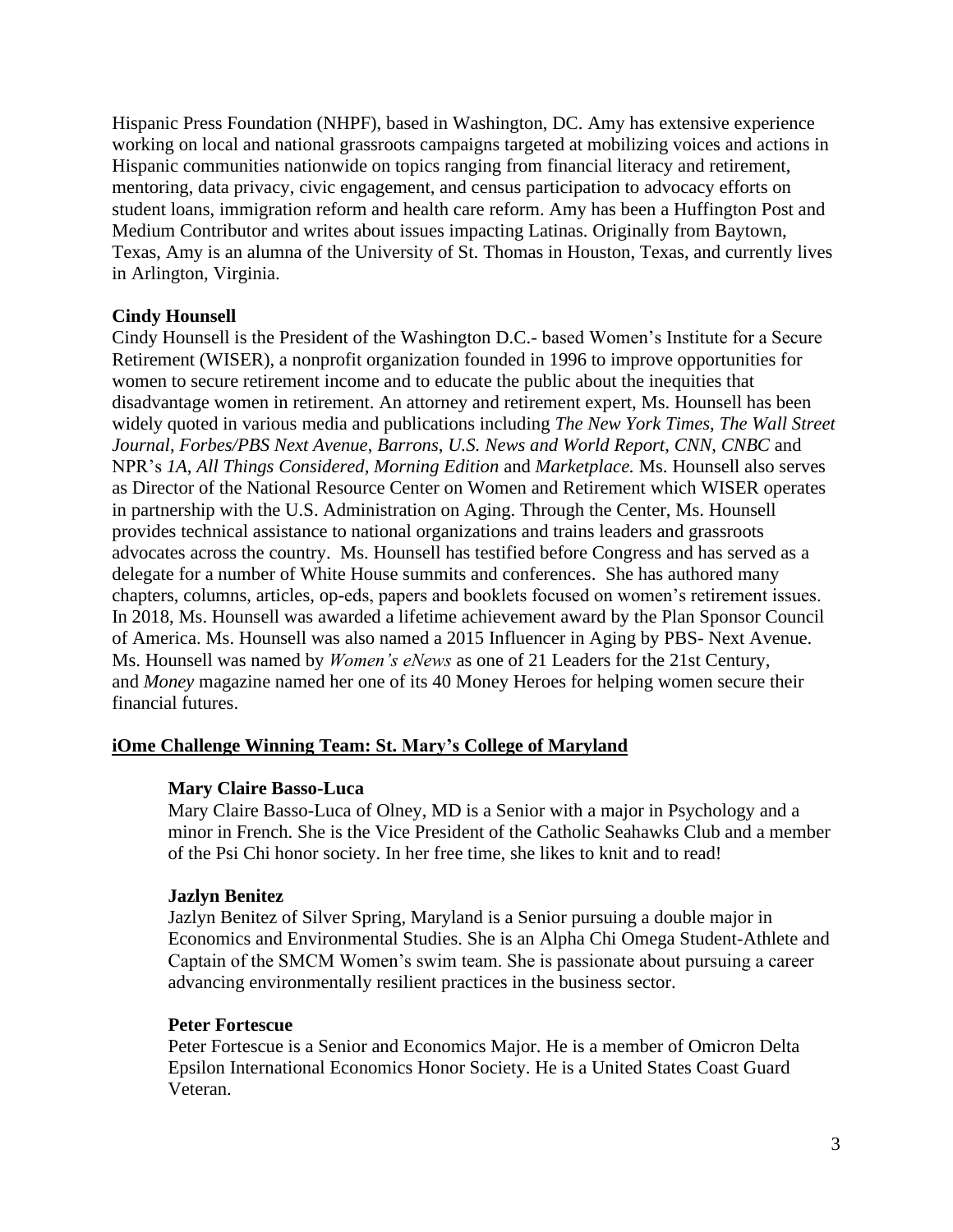#### **Rachael Freeman**

Rachel Freeman of Baltimore, Maryland is a Junior pursuing a double major in Economics and Public Policy with a minor in Business Management. Ms. Freeman is a member of the Omicron Delta Epsilon Economics Honor Society and a member of the Women's Lacrosse team. Rachael hopes to pursue law school after graduating.

#### **Kiya Rodriguez**

Kiya Rodriguez is a 2022 graduate, with a B.A. in Economics. She is planning a career in the field of data analysis.

#### **Josh Kaisen (Faculty Advisor)**

Professor Josh Kaisen is a Visiting Assistant Professor at St. Mary's College of Maryland. Professor Kaisen's research interests include behavioral economics, industrial organization, and labor economics. Prior to joining the field of economics, he worked as a physicist at the Fermi National Accelerator Laboratory. He is a former fellow of the Institute for Humane Studies, former collaborator of the Nobel Prize winning collaboration CMS, and author of a Behavioral Economics textbook which will be released later this year. Professor Kaisen obtained his Ph.D. in Economics from the University of South Florida.

#### **Jennifer Tickle (Faculty Advisor)**

Professor Jennifer Tickle is an Associate Professor of Psychology at St. Mary's College of Maryland. Professor Tickle's primary research interests are media and health, in addition to communication technology and psychology. Professor Tickle earned her Ph.D. in Social Psychology from Dartmouth College.

#### **Kendra Isaacson**

Kendra Isaacson serves as Pensions Policy Director and Senior Tax Counsel to the Senate Committee on Health, Education, Labor and Pensions, where she advises Chair Patty Murray (D-WA) and other committee members on ERISA and all retirement-related issues. She is also a member of the Committee's Oversight Team where she assists with nominations and financial conflicts of interest. Ms. Isaacson also advises Senator Murray on all tax-related matters. She was selected as a Stennis Fellow for the 117th Congress. Ms. Isaacson received her Bachelor of Arts in Government from Dartmouth College, a J.D., with honors, from the Catholic University Columbus School of Law, and an LL.M in Taxation with a certificate in Employee Benefits from the Georgetown University Law Center.

#### **Mimi Joy**

Mimi Joy is a Senior Director for Market and Business Development at the Financial Health Network. In her role, Ms. Joy has increased Financial Health Network memberships by 60% and led sales for Attune, the organization's platform for automating financial health measurement. Ms. Joy also serves as a Financial Health Network public ambassador, speaking at conferences, podcasts, and webinars about consumer financial well-being in the U.S., including initiatives to improve access to quality financial services for low- to moderate-income Americans. Ms. Joy has worked with startups and Fortune 500 organizations alike in both the fintech and finhealth industries to deliver the next generation of financial services and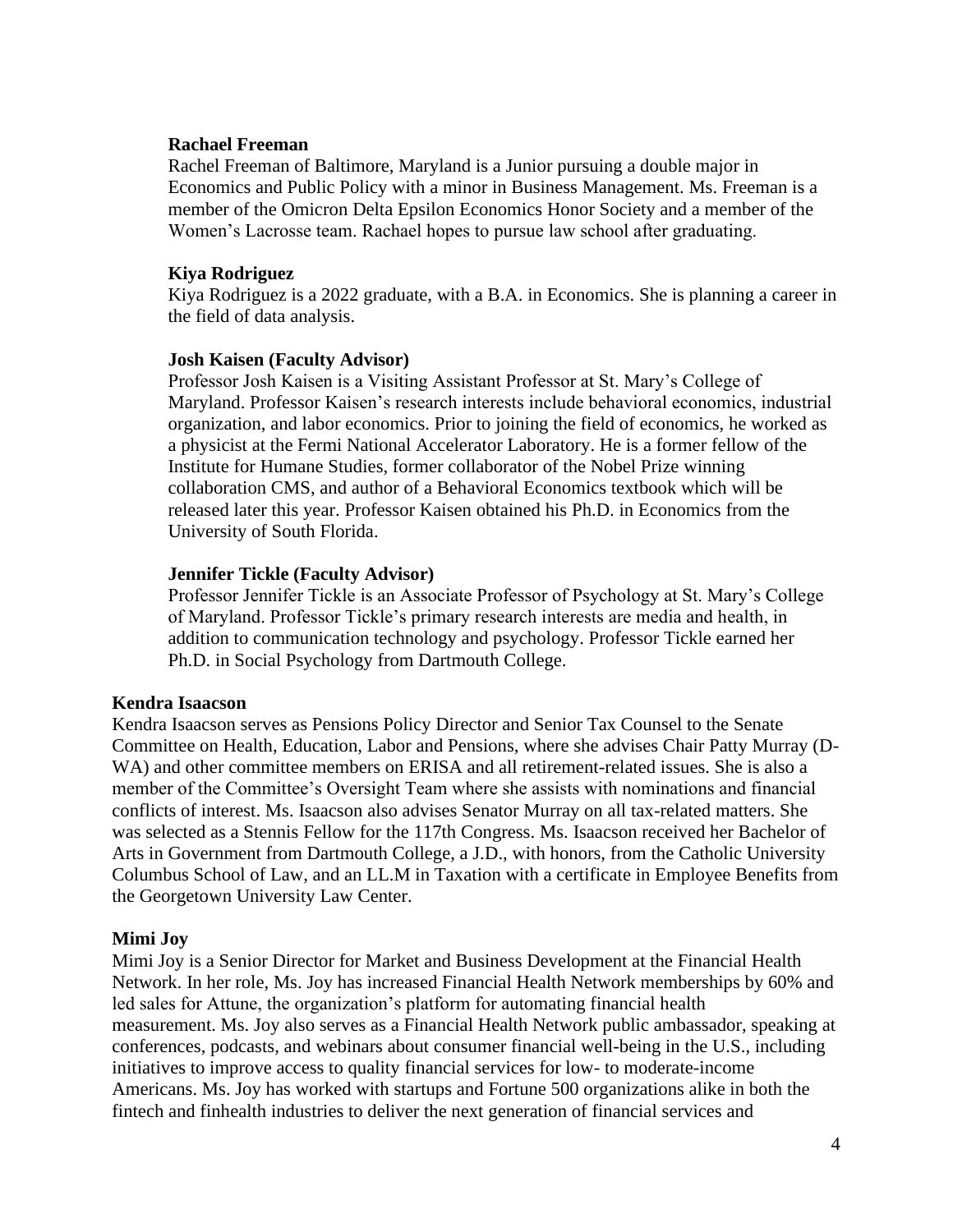products. She earned her Bachelor's degree from the University of Vermont and has completed several corporate leadership programs over her career.

# **Ali Khawar**

Ali Khawar was sworn in on January 20, 2021 as the Principal Deputy Assistant Secretary for the Employee Benefits Security Administration at the US Department of Labor, and was named Acting Assistant Secretary on March 25, 2021. As such, he is currently the acting agency head. He has extensive government experience, and has previously served in a variety of roles at the Department, including as an EBSA investigator, in EBSA's Office of Enforcement, as EBSA's Chief of Staff in two Administrations, and as a Counselor to the 26th Secretary of Labor, Thomas E. Perez. Mr. Khawar has a bachelor's degree from the Johns Hopkins University and a law degree from Emory University School of Law.

# **Surya Kolluri**

Surya Kolluri is the Managing Director of Retirement Research & Insights at Bank of America. Mr. Kolluri leads research and external partnership efforts as part of Bank of America's Retirement and Personal Wealth Solutions Business. In this capacity he oversees research and programs in the areas of Longevity, Retirement, and Financial Wellness. He manages external relationships including the Harvard Kennedy School, Stanford Center on Longevity, MIT AgeLab, the Pension Research Council at Wharton, Boston College Center for Retirement Research, AgingWell Hub at Georgetown University, and the Global Coalition on Aging. Mr. Kolluri has spoken at several public forums including the World Economic Forum, the Tokyo G20 Summit on Aging and Financial Inclusion, and the World Health Organization Convening on Healthy Aging in Geneva. He previously spent 14 years as a strategy management consultant based out of New York City with consulting firms Bain & A.T. Kearney, serving clients in the US and around the world. Mr. Kolluri has an MBA from the Wharton Business School at the University of Pennsylvania and a Master of Science degree from Drexel University.

#### **Michael Kreps**

Michael Kreps is Principal, Co-Chair Retirement Services Practice at Groom Law Group. He specializes in issues relating to public policy, fiduciary responsibility, and plan funding and restructuring. He routinely represents both private and public sector clients before federal agencies and Congress. Previously, Mr. Kreps served as the Senior Pensions and Employment Counsel for the U.S. Senate Committee on Health, Education, Labor, and Pensions from the 110th through the 114th Congresses. In that role, he managed all aspects of the Committee's retirement agenda and had primary staff responsibility for pension legislation, including the pension investment provisions of the Dodd-Frank Wall Street Reform and Consumer Protection Act, the funding stabilization and Pension Benefit Guaranty Corporation reform provisions of the MAP-21 Act of 2012, the Pension Relief Act of 2010, and the CSEC Pension Flexibility Act. He also led the Committee's oversight of regulatory activities involving employee benefit plans. Mr. Kreps obtained his Bachelor's degree from the University of Colorado, and his J.D. from George Washington University.

#### **Lew Minsky**

Lew Minsky is the President and Chief Executive Officer of the Defined Contribution Institutional Investment Association (DCIIA), a non-profit organization dedicated to enhancing retirement security of America's workers. Before helping launch DCIIA in 2010, Mr. Minsky